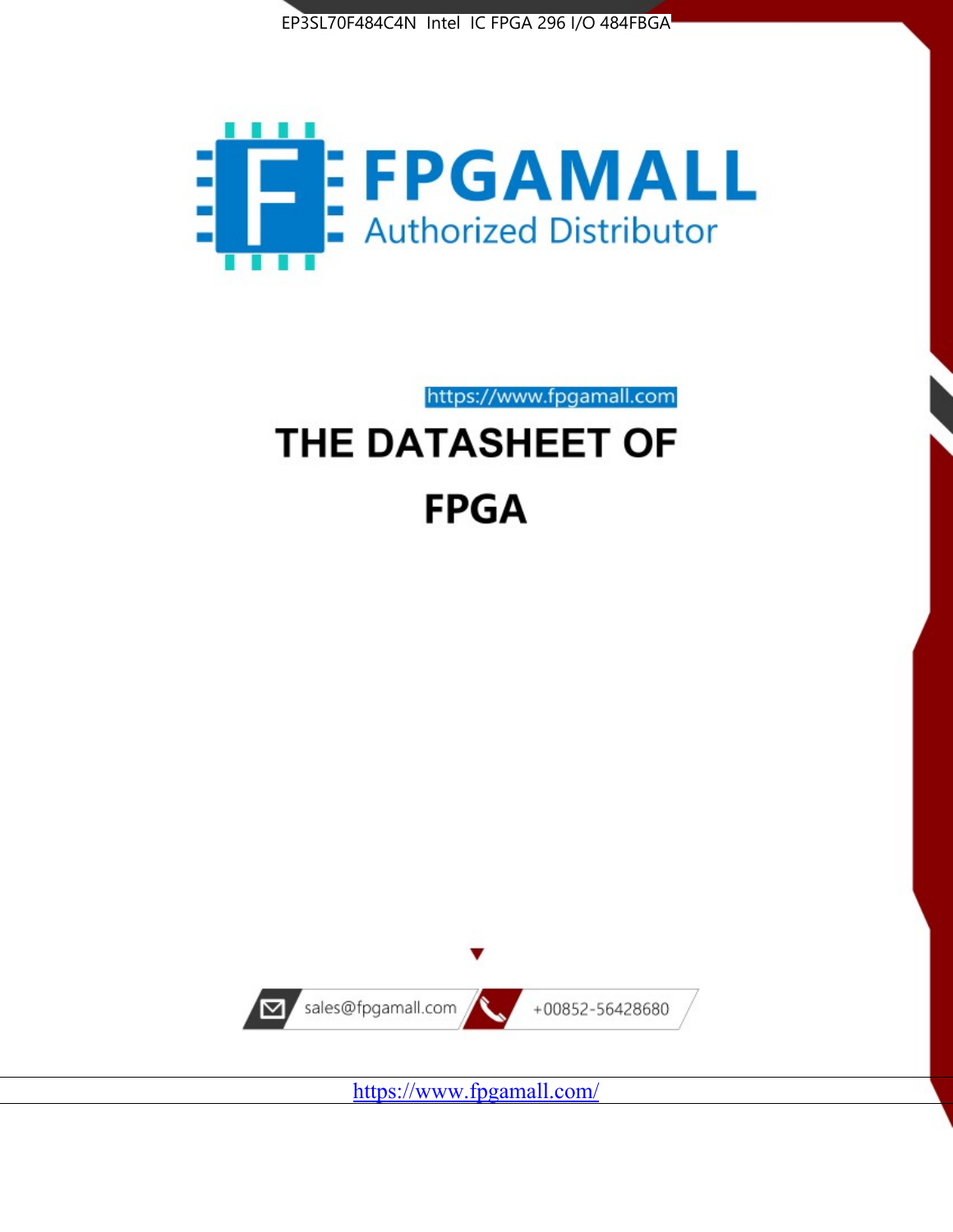EP3SL70F484C4N Intel IC FPGA 296 I/O 484FBGA



# **1. Stratix III Device Family Overview**

**SIII51001-1.8**

The Stratix® III family provides one of the most architecturally advanced, high-performance, low-power FPGAs in the marketplace.

Stratix III FPGAs lower power consumption through Altera's innovative Programmable Power Technology, which provides the ability to turn on the performance where needed and turn down the power consumption for blocks not in use. Selectable Core Voltage and the latest in silicon process optimizations are also employed to deliver the industry's lowest power, high-performance FPGAs.

Specifically designed for ease of use and rapid system integration, the Stratix III FPGA family offers two variants optimized to meet different application needs:

- The Stratix III *L* family provides balanced logic, memory, and multiplier ratios for mainstream applications.
- The Stratix III *E* family is memory- and multiplier-rich for data-centric applications.

Modular I/O banks with a common bank structure for vertical migration lend efficiency and flexibility to the high-speed I/O. Package and die enhancements with dynamic on-chip termination, output delay, and current strength control provide best-in-class signal integrity.

Based on a 1.1-V, 65-nm all-layer copper SRAM process, the Stratix III family is a programmable alternative to custom ASICs and programmable processors for high-performance logic, digital signal processing (DSP), and embedded designs.

Stratix III devices include optional configuration bit stream security through volatile or non-volatile 256-bit Advanced Encryption Standard (AES) encryption. Where ultra-high reliability is required, Stratix III devices include automatic error detection circuitry to detect data corruption by soft errors in the configuration random-access memory (CRAM) and user memory cells.

## **Features Summary**

Stratix III devices offer the following features:

- 48,000 to 338,000 equivalent logic elements (LEs) (refer to Table 1–1)
- 2,430 to 20,497 Kbits of enhanced TriMatrix memory consisting of three RAM block sizes to implement true dual-port memory and FIFO buffers
- High-speed DSP blocks provide dedicated implementation of 9×9, 12×12, 18×18, and 36×36 multipliers (at up to 550 MHz), multiply-accumulate functions, and finite impulse response (FIR) filters
- I/O:GND:PWR ratio of 8:1:1 along with on-die and on-package decoupling for robust signal integrity
- Programmable Power Technology, which minimizes power while maximizing device performance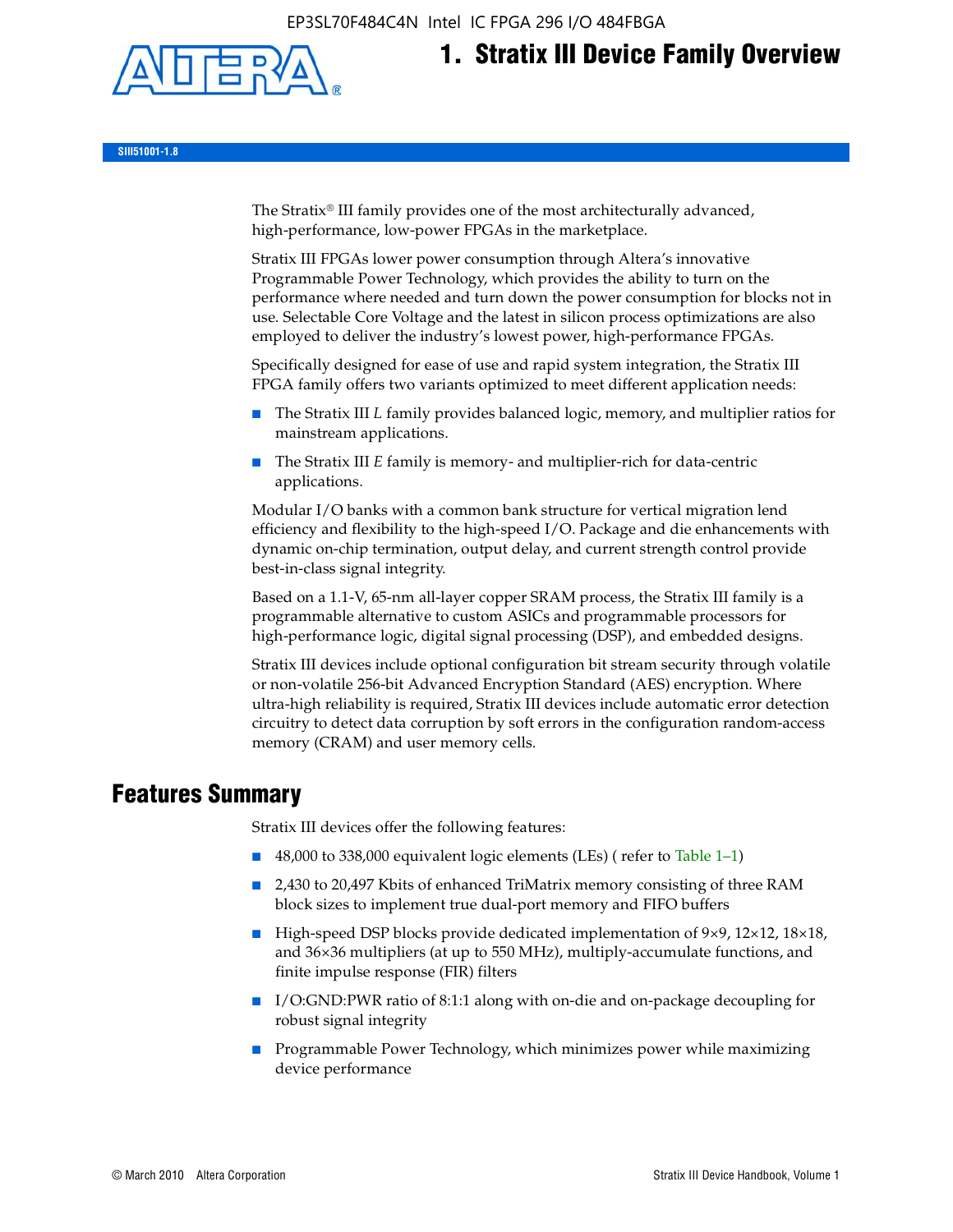- Selectable Core Voltage, available in low-voltage devices (L ordering code suffix), enables selection of lowest power or highest performance operation
- Up to 16 global clocks, 88 regional clocks, and 116 peripheral clocks per device
- Up to 12 phase-locked loops (PLLs) per device that support PLL reconfiguration, clock switchover, programmable bandwidth, clock synthesis, and dynamic phase shifting
- Memory interface support with dedicated DQS logic on all I/O banks
- Support for high-speed external memory interfaces including DDR, DDR2, DDR3 SDRAM, RLDRAM II, QDR II, and QDR II+ SRAM on up to 24 modular I/O banks
- Up to 1,104 user I/O pins arranged in 24 modular I/O banks that support a wide range of industry I/O standards
- Dynamic On-Chip Termination (OCT) with auto calibration support on all  $I/O$ banks
- High-speed differential I/O support with serializer/deserializer (SERDES) and dynamic phase alignment (DPA) circuitry for 1.6 Gbps performance
- Support for high-speed networking and communications bus standards including SPI-4.2, SFI-4, SGMII, Utopia IV, 10 Gigabit Ethernet XSBI, Rapid I/O, and NPSI
- The only high-density, high-performance FPGA with support for 256-bit AES volatile and non-volatile security key to protect designs
- Robust on-chip hot socketing and power sequencing support
- Integrated cyclical redundancy check (CRC) for configuration memory error detection with critical error determination for high availability systems support
- Built-in error correction coding (ECC) circuitry to detect and correct data errors in M144K TriMatrix memory blocks
- Nios<sup>®</sup> II embedded processor support
- Support for multiple intellectual property megafunctions from Altera® MegaCore® functions and Altera Megafunction Partners Program (AMPPSM)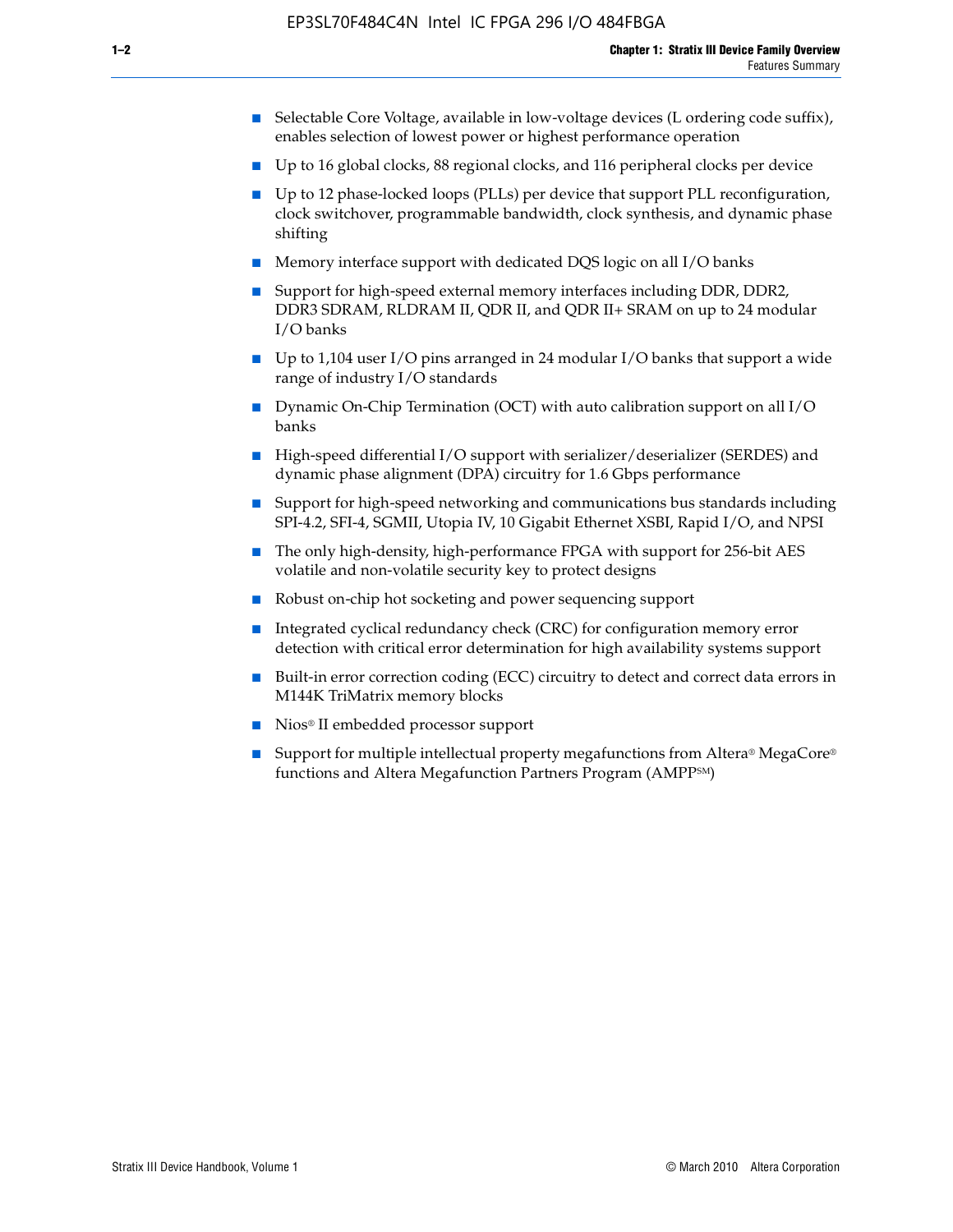#### Table 1–1 lists the Stratix III FPGA family features.

|                                          | Device/<br><b>Feature</b> | <b>ALMs</b> | <b>LEs</b> | <b>M9K</b><br><b>Blocks</b> | M144K<br><b>Blocks</b> | <b>MLAB</b><br><b>Blocks</b> | <b>Total</b><br><b>Embedded</b><br><b>RAM Kbits</b> | <b>MLAB</b><br><b>RAM</b><br><b>Kbits</b><br>(1) | <b>Total</b><br><b>RAM</b><br>Kbits $(2)$ | $18\times18$ -bit<br><b>Multipliers</b><br>(FIR Mode) | <b>PLLs</b><br>(3) |
|------------------------------------------|---------------------------|-------------|------------|-----------------------------|------------------------|------------------------------|-----------------------------------------------------|--------------------------------------------------|-------------------------------------------|-------------------------------------------------------|--------------------|
|                                          | EP3SL50                   | 19K         | 47.5K      | 108                         | 6                      | 950                          | 1,836                                               | 297                                              | 2,133                                     | 216                                                   | 4                  |
|                                          | EP3SL70                   | 27K         | 67.5K      | 150                         | 6                      | 1,350                        | 2,214                                               | 422                                              | 2,636                                     | 288                                                   | 4                  |
| <b>Stratix III</b>                       | EP3SL110                  | 43K         | 107.5K     | 275                         | 12                     | 2,150                        | 4,203                                               | 672                                              | 4,875                                     | 288                                                   | 8                  |
| Logic<br>Family                          | EP3SL150                  | 57K         | 142.5K     | 355                         | 16                     | 2,850                        | 5,499                                               | 891                                              | 6,390                                     | 384                                                   | 8                  |
|                                          | EP3SL200                  | 80K         | 200K       | 468                         | 36                     | 4,000                        | 9,396                                               | 1,250                                            | 10,646                                    | 576                                                   | 12                 |
|                                          | EP3SL340                  | 135K        | 337.5K     | 1,040                       | 48                     | 6,750                        | 16,272                                              | 2,109                                            | 18,381                                    | 576                                                   | 12                 |
|                                          | EP3SE50                   | 19K         | 47.5K      | 400                         | 12                     | 950                          | 5,328                                               | 297                                              | 5,625                                     | 384                                                   | 4                  |
| <b>Stratix III</b><br>Enhanced<br>Family | EP3SE80                   | 32K         | 80K        | 495                         | 12                     | 1,600                        | 6,183                                               | 500                                              | 6,683                                     | 672                                                   | 8                  |
|                                          | EP3SE110                  | 43K         | 107.5K     | 639                         | 16                     | 2,150                        | 8.055                                               | 672                                              | 8,727                                     | 896                                                   | 8                  |
|                                          | EP3SE260                  | 102K        | 255K       | 864                         | 48                     | 5,100                        | 14,688                                              | 1,594                                            | 16,282                                    | 768                                                   | 12                 |

**Table 1–1.** FPGA Family Features for Stratix III Devices

**Notes to Table 1–1:**

(1) MLAB ROM mode supports twice the number of MLAB RAM Kbits.

(2) For total ROM Kbits, use this equation to calculate: Total ROM Kbits = Total Embedded RAM Kbits +  $[(# of MLAB blocks × 640)/1024]$ 

(3) The availability of the PLLs shown in this column is based on the device with the largest package. Refer to the *[Clock Networks and PLLs in Stratix](http://www.altera.com/literature/hb/stx3/stx3_siii51006.pdf)  [III Devices](http://www.altera.com/literature/hb/stx3/stx3_siii51006.pdf)* chapter in volume 1 of the *Stratix III Device Handbook* for the availability of the PLLs for each device.

> The Stratix III logic family (*L*) offers balanced logic, memory, and multipliers to address a wide range of applications, while the enhanced family (*E*) offers more memory and multipliers per logic and is ideal for wireless, medical imaging, and military applications.

Stratix III devices are available in space-saving FineLine BGA (FBGA) packages (refer to Table 1–2 and Table 1–3).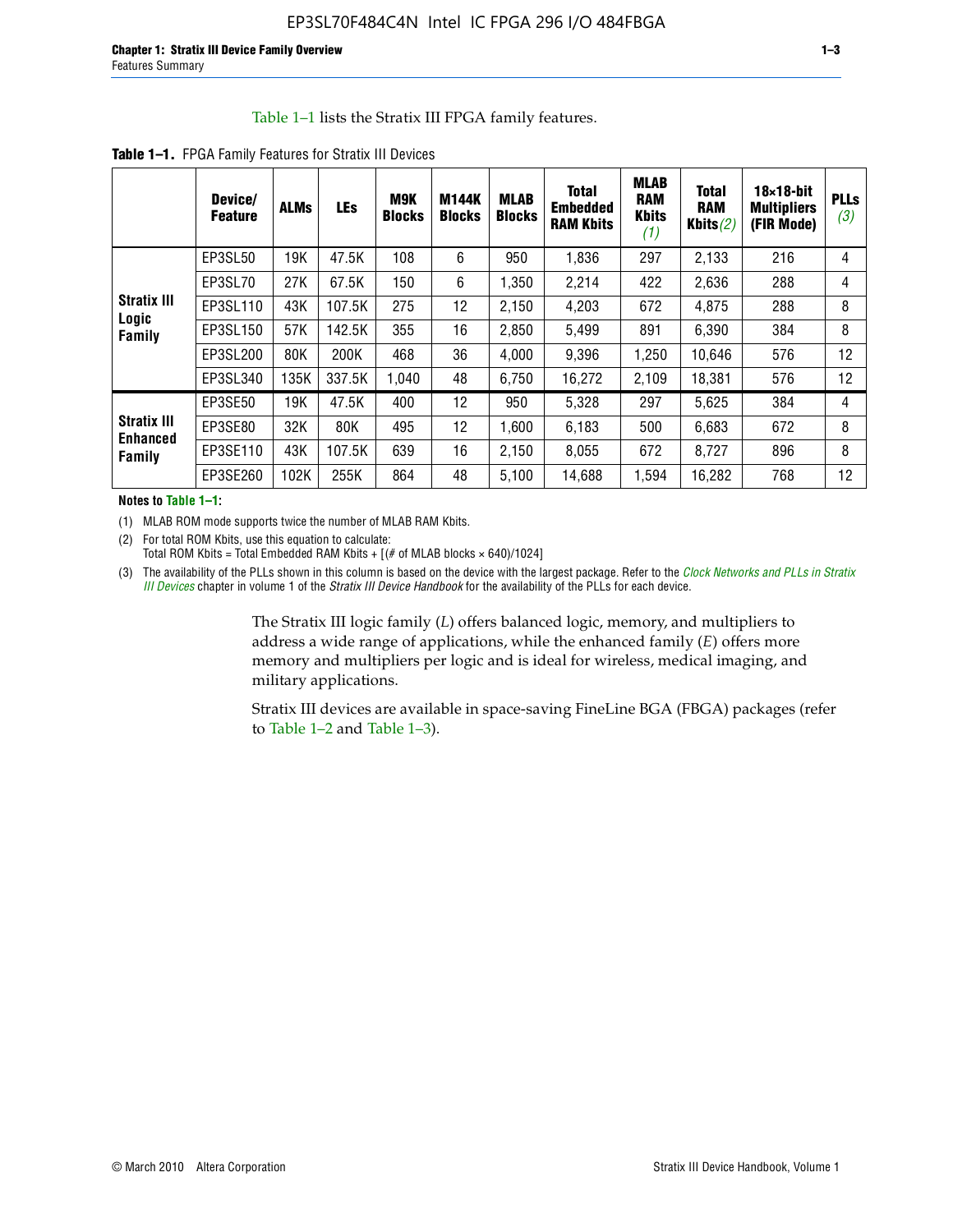Table 1–2 lists the Stratix III FPGA package options and I/O pin counts.

| <b>Table 1–2.</b> Package Options and I/O Pin Counts <i>(Note 1)</i> |  |  |
|----------------------------------------------------------------------|--|--|
|----------------------------------------------------------------------|--|--|

| <b>Device</b> | 484-Pin<br><b>FineLine</b><br>BGA(2) | <b>780-Pin</b><br><b>FineLine</b><br>BGA(2) | 1152-Pin<br><b>FineLine</b><br>BGA(2) | <b>1517-Pin</b><br><b>FineLine BGA</b><br>(3) | <b>1760-Pin</b><br><b>FineLine BGA</b><br>(3) |
|---------------|--------------------------------------|---------------------------------------------|---------------------------------------|-----------------------------------------------|-----------------------------------------------|
| EP3SL50       | 296                                  | 488                                         |                                       |                                               |                                               |
| EP3SL70       | 296                                  | 488                                         |                                       |                                               |                                               |
| EP3SL110      |                                      | 488                                         | 744                                   |                                               |                                               |
| EP3SL150      |                                      | 488                                         | 744                                   |                                               |                                               |
| EP3SL200      |                                      | 488 $(5)$                                   | 744                                   | 976                                           |                                               |
| EP3SL340      |                                      |                                             | 744 $(4)$                             | 976                                           | 1,120                                         |
| EP3SE50       | 296                                  | 488                                         |                                       |                                               |                                               |
| EP3SE80       |                                      | 488                                         | 744                                   |                                               |                                               |
| EP3SE110      |                                      | 488                                         | 744                                   |                                               |                                               |
| EP3SE260      |                                      | '488(5)                                     | 744                                   | 976                                           |                                               |

#### **Notes to Table 1–2:**

(1) The arrows indicate vertical migration.

- (2) All I/O pin counts include eight dedicated clock inputs (CLK1p, CLK1n, CLK3p, CLK3n, CLK8p, CLK8n, CLK10p, and CLK10n) that can be used for data inputs.
- (3) All I/O pin counts include eight dedicated clock inputs (CLK1p, CLK1n, CLK3p, CLK3n, CLK8p, CLK8n, CLK10p, and CLK10n) and eight dedicated corner PLL clock inputs (PLL\_L1\_CLKp, PLL\_L1\_CLKn, PLL\_L4\_CLKp, PLL\_L4\_CLKn, PLL\_R4\_CLKp, PLL\_R4\_CLKn, PLL\_R1\_CLKp, and PLL\_R1\_CLKn) that can be used for data inputs.
- (4) The EP3SL340 FPGA is offered only in the H1152 package, but not offered in the F1152 package.
- (5) The EP3SE260 and EP3SL200 FPGAs are offered only in the H780 package, but not offered in the F780 package.

All Stratix III devices support vertical migration within the same package (for example, you can migrate between the EP3SL50 and EP3SL70 devices in the 780-pin FineLine BGA package). Vertical migration allows you to migrate to devices whose dedicated pins, configuration pins, and power pins are the same for a given package across device densities.

To ensure that a board layout supports migratable densities within one package offering, enable the applicable vertical migration path within the Quartus® II software. On the Assignments menu, point to **Device** and click **Migration Devices**. You can migrate from the *L* family to the *E* family without increasing the number of LEs available. This minimizes the cost of vertical migration.

Table 1–3 lists the Stratix III FineLine BGA (FBGA) package sizes.

|  |  | <b>Table 1-3.</b> FineLine BGA Package Sizes |
|--|--|----------------------------------------------|
|--|--|----------------------------------------------|

| <b>Dimension</b>     | <b>484 Pin</b> | 780 Pin | <b>1152 Pin</b> | <b>1517 Pin</b> | <b>1760 Pin</b> |
|----------------------|----------------|---------|-----------------|-----------------|-----------------|
| Pitch (mm)           | 1.00           | 1.00    | 1.00            | 1.00            | 1.00            |
| Area $(mm^2)$        | 529            | 841     | 1.225           | 1.600           | 1.849           |
| Length/Width (mm/mm) | 23/23          | 29/29   | 35/35           | 40/40           | 43/43           |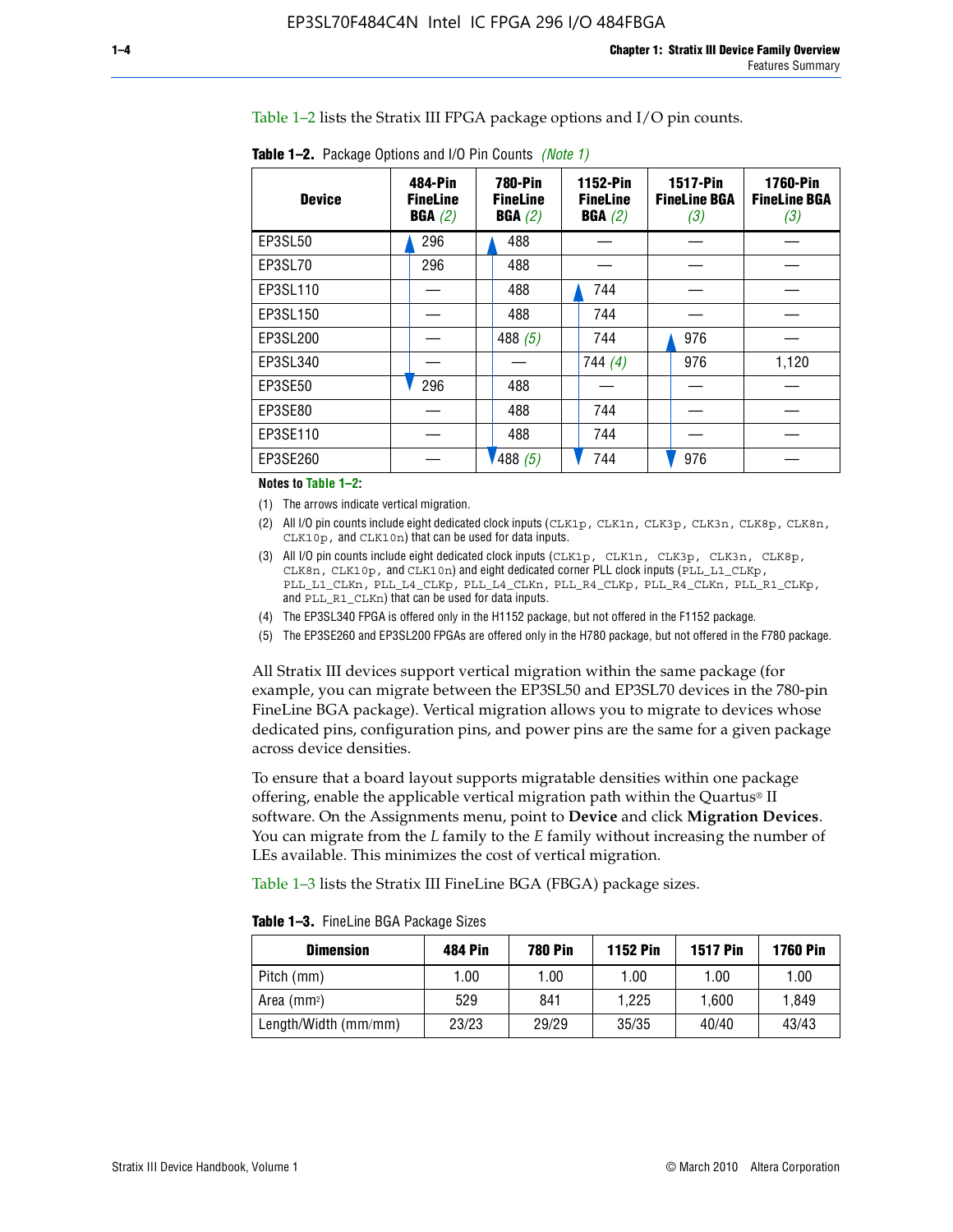Table 1–4 lists the Stratix III Hybrid FineLine BGA (HBGA) package sizes.

**Table 1–4.** Hybrid FineLine BGA Package Sizes

| <b>Dimension</b>     | <b>780 Pin</b> | <b>1152 Pin</b> |
|----------------------|----------------|-----------------|
| Pitch (mm)           | 1.00           | 1.00            |
| Area $(mm^2)$        | 1.089          | 1.600           |
| Length/Width (mm/mm) | 33/33          | 40/40           |

Stratix III devices are available in up to three speed grades: –2, –3, and –4, with –2 being the fastest. Stratix III devices are offered in both commercial and industrial temperature range ratings with leaded and lead-free packages. Selectable Core Voltage is available in specially marked low-voltage devices (*L* ordering code suffix).

Table 1–5 lists the Stratix III device speed grades.

Table 1-5. Speed Grades for Stratix III Devices (Part 1 of 2)

| <b>Device</b> | <b>Temperature</b><br>Grade | 484 - Pin<br><b>FineLine</b><br><b>BGA</b> | <b>780-Pin</b><br><b>FineLine</b><br><b>BGA</b> | <b>780-Pin</b><br><b>Hybrid</b><br><b>FineLine</b><br><b>BGA</b> | 1152-Pin<br><b>FineLine</b><br><b>BGA</b> | 1152-Pin<br><b>Hybrid</b><br><b>FineLine</b><br><b>BGA</b> | 1517-Pin<br><b>FineLine</b><br><b>BGA</b> | 1760-Pin<br><b>FineLine</b><br><b>BGA</b> |
|---------------|-----------------------------|--------------------------------------------|-------------------------------------------------|------------------------------------------------------------------|-------------------------------------------|------------------------------------------------------------|-------------------------------------------|-------------------------------------------|
| EP3SL50       | Commercial                  | $-2, -3, -4,$<br>$-4L$                     | $-2, -3, -4,$<br>$-4L$                          |                                                                  |                                           |                                                            |                                           |                                           |
|               | Industrial                  | $-3, -4, -4L$                              | $-3, -4, -4L$                                   | $\equiv$                                                         | $\equiv$                                  | $\equiv$                                                   | $\equiv$                                  | $\equiv$                                  |
| EP3SL70       | Commercial                  | $-2, -3, -4,$<br>$-41$                     | $-2, -3, -4,$<br>$-41$                          |                                                                  |                                           |                                                            |                                           |                                           |
|               | Industrial                  | $-3, -4, -4L$                              | $-3, -4, -4L$                                   | $\equiv$                                                         | $\overline{\phantom{0}}$                  | $\overline{\phantom{0}}$                                   | $\overline{\phantom{0}}$                  | $\overline{\phantom{0}}$                  |
| EP3SL110      | Commercial                  |                                            | $-2, -3, -4,$<br>$-4L$                          |                                                                  | $-2, -3, -4,$<br>$-4L$                    |                                                            |                                           |                                           |
|               | Industrial                  | $\equiv$                                   | $-3, -4, -4L$                                   | $\frac{1}{1}$                                                    | $-3, -4, -4L$                             | $\frac{1}{2}$                                              | $\equiv$                                  | $\overline{\phantom{0}}$                  |
| EP3SL150      | Commercial                  |                                            | $-2, -3, -4,$<br>$-41$                          |                                                                  | $-2, -3, -4,$<br>$-41$                    |                                                            |                                           |                                           |
|               | Industrial                  |                                            | $-3, -4, -4L$                                   | $\equiv$                                                         | $-3, -4, -4L$                             |                                                            |                                           | $\equiv$                                  |
| EP3SL200      | Commercial                  |                                            |                                                 | $-2, -3, -4,$<br>$-4L$                                           | $-2, -3, -4,$<br>$-4L$                    |                                                            | $-2,-3,-4,$<br>$-4L$                      |                                           |
|               | Industrial (1)              | $\equiv$                                   | $\equiv$                                        | $-3, -4, -4L$                                                    | $-3, -4, -4L$                             | $\frac{1}{2}$                                              | $-3, -4, -4L$                             | $\overline{\phantom{0}}$                  |
| EP3SL340      | Commercial                  | $\equiv$                                   | $\qquad \qquad$                                 | $\overbrace{\phantom{12322111}}$                                 | $\overline{\phantom{m}}$                  |                                                            | $-2, -3, -4$ $-2, -3, -4$                 | $-2, -3, -4$                              |
|               | Industrial (1)              | $\overline{\phantom{m}}$                   | $\equiv$                                        | $\equiv$                                                         | $-$                                       |                                                            | $-3, -4, -4$ $-4$ $-3, -4, -4$            | $-3, -4, -4L$                             |
| EP3SE50       | Commercial                  | $-2, -3, -4,$<br>$-4L$                     | $-2, -3, -4,$<br>$-4L$                          |                                                                  |                                           |                                                            |                                           |                                           |
|               | Industrial                  | $-3, -4, -4L$                              | $-3, -4, -4L$                                   | $\equiv$                                                         | $\overline{\phantom{0}}$                  |                                                            |                                           | $\overline{\phantom{0}}$                  |
| EP3SE80       | Commercial                  |                                            | $-2, -3, -4,$<br>$-41$                          |                                                                  | $-2, -3, -4,$<br>$-41$                    |                                                            |                                           |                                           |
|               | Industrial                  | $\overline{\phantom{m}}$                   | $-3, -4, -4L$                                   | $\overbrace{\phantom{1232211}}$                                  | $-3, -4, -4L$                             |                                                            | $\equiv$                                  |                                           |
| EP3SE110      | Commercial                  |                                            | $-2, -3, -4,$<br>$-4L$                          |                                                                  | $-2, -3, -4,$<br>$-41$                    |                                                            |                                           |                                           |
|               | Industrial                  |                                            | $-3, -4, -4L$                                   | $\overline{\phantom{0}}$                                         | $-3, -4, -4L$                             |                                                            |                                           |                                           |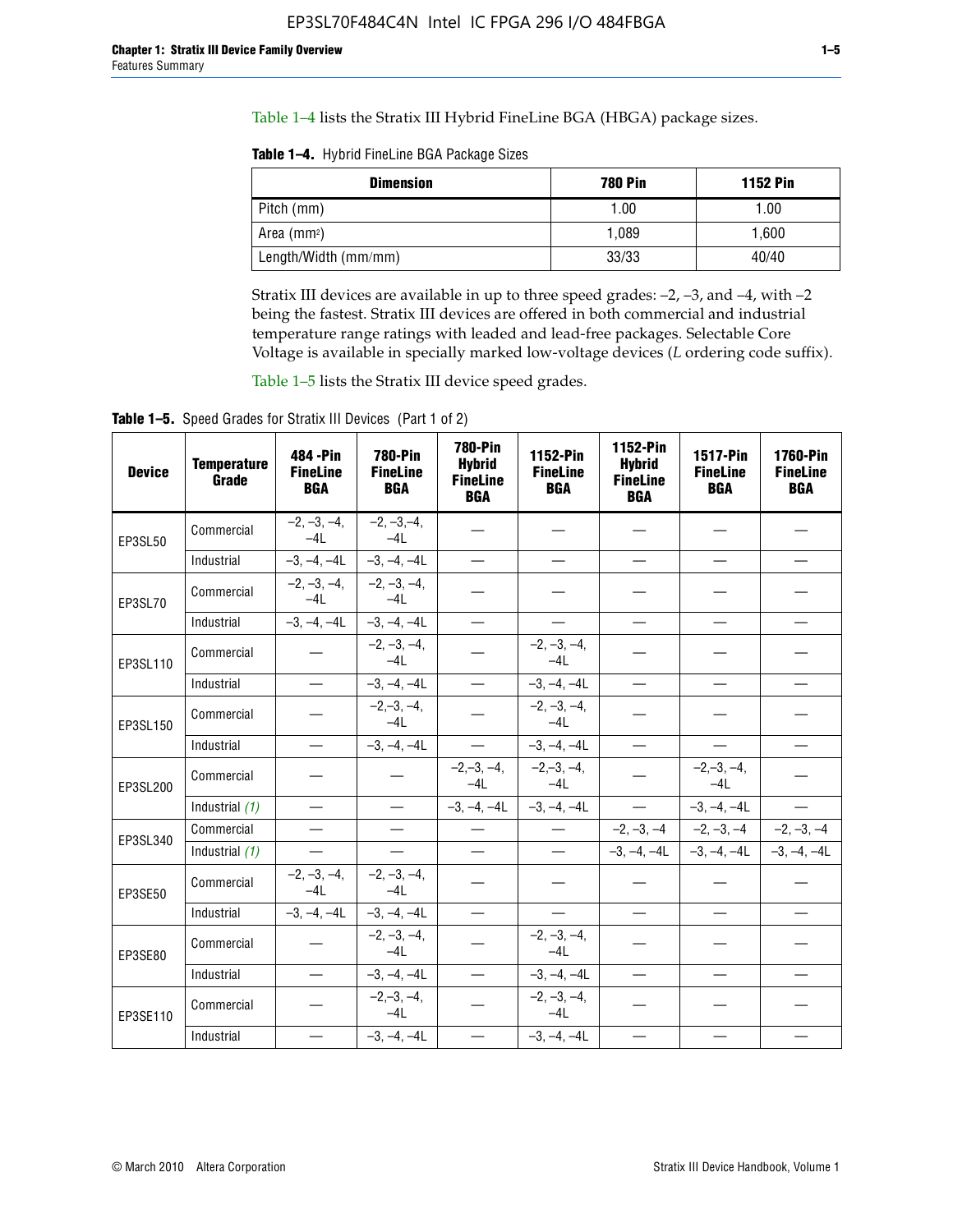| <b>Device</b> | <b>Temperature</b><br>Grade | 484 - Pin<br><b>FineLine</b><br><b>BGA</b> | <b>780-Pin</b><br><b>FineLine</b><br><b>BGA</b> | 780-Pin<br><b>Hybrid</b><br><b>FineLine</b><br><b>BGA</b> | 1152-Pin<br><b>FineLine</b><br><b>BGA</b> | 1152-Pin<br><b>Hybrid</b><br><b>FineLine</b><br><b>BGA</b> | <b>1517-Pin</b><br><b>FineLine</b><br><b>BGA</b> | <b>1760-Pin</b><br><b>FineLine</b><br>BGA |
|---------------|-----------------------------|--------------------------------------------|-------------------------------------------------|-----------------------------------------------------------|-------------------------------------------|------------------------------------------------------------|--------------------------------------------------|-------------------------------------------|
| EP3SE260      | Commercial                  |                                            |                                                 | $-2, -3, -4,$<br>$-4L$                                    | $-2, -3, -4,$<br>$-4L$                    |                                                            | $-2, -3, -4,$<br>$-4L$                           |                                           |
|               | Industrial $(1)$            |                                            |                                                 | $-3, -4, -4L$                                             | $-3, -4, -4L$                             |                                                            | $-3, -4, -4L$                                    |                                           |

**Table 1–5.** Speed Grades for Stratix III Devices (Part 2 of 2)

**Note to Table 1–5:**

(1) For EP3SL340, EP3SL200, and EP3SE260 devices, the industrial junction temperature range for –4L is 0–100°C, regardless of supply voltage.

# **Architecture Features**

The following section describes the various features of the Stratix III family FPGAs.

## **Logic Array Blocks and Adaptive Logic Modules**

The Logic Array Block (LAB) is composed of basic building blocks known as Adaptive Logic Modules (ALMs) that can be configured to implement logic, arithmetic, and register functions. Each LAB consists of ten ALMs, carry chains, shared arithmetic chains, LAB control signals, local interconnect, and register chain connection lines. ALMs are part of a unique, innovative logic structure that delivers faster performance, minimizes area, and reduces power consumption. ALMs expand the traditional 4-input look-up table architecture to 7 inputs, increasing performance by reducing LEs, logic levels, and associated routing. In addition, ALMs maximize DSP performance with dedicated functionality to efficiently implement adder trees and other complex arithmetic functions. The Quartus II Compiler places associated logic in an LAB or adjacent LABs, allowing the use of local, shared arithmetic chain, and register chain connections for performance and area efficiency.

The Stratix III LAB has a new derivative called Memory LAB (or MLAB), which adds SRAM memory capability to the LAB. MLAB is a superset of the LAB and includes all LAB features. MLABs support a maximum of 320 bits of simple dual-port Static Random Access Memory (SRAM). Each ALM in an MLAB can be configured as a 16×2 block, resulting in a configuration of 16×20 simple dual port SRAM block. MLAB and LAB blocks always co-exist as pairs in all Stratix III families, allowing up to 50% of the logic (LABs) to be traded for memory (MLABs).



f For more information about LABs and ALMs, refer to the *[Logic Array Blocks and](http://www.altera.com/literature/hb/stx3/stx3_siii51002.pdf)  [Adaptive Logic Modules in Stratix III Devices](http://www.altera.com/literature/hb/stx3/stx3_siii51002.pdf)* chapter.



For more information about MLAB modes, features and design considerations, refer to the *[TriMatrix Embedded Memory Blocks in Stratix III Devices](http://www.altera.com/literature/hb/stx3/stx3_siii51004.pdf)* chapter.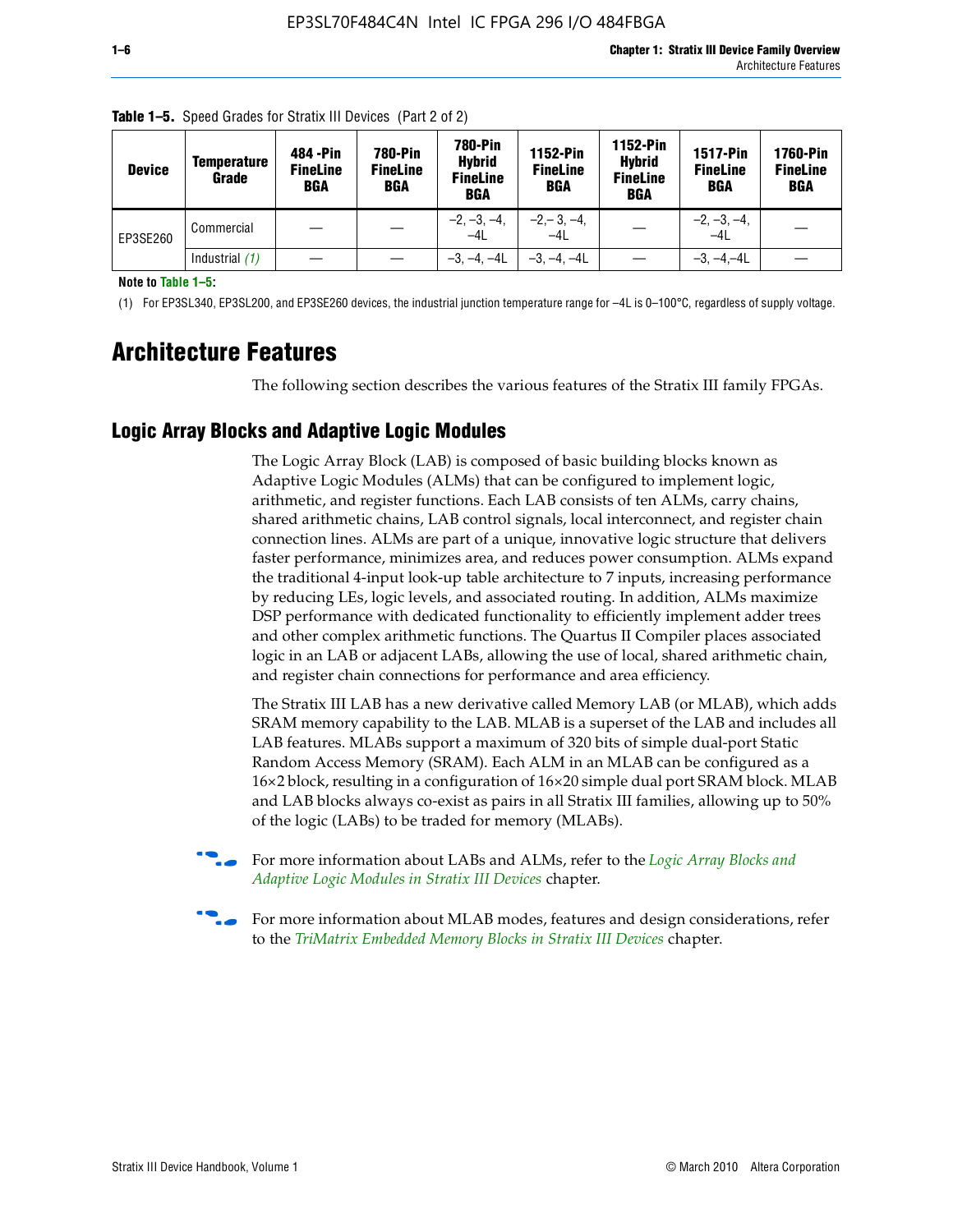#### **MultiTrack Interconnect**

In the Stratix III architecture, connections between ALMs, TriMatrix memory, DSP blocks, and device I/O pins are provided by the MultiTrack interconnect structure with DirectDrive technology. The MultiTrack interconnect consists of continuous, performance-optimized row and column interconnects that span fixed distances. A routing structure with fixed length resources for all devices allows predictable and repeatable performance when migrating through different device densities. The MultiTrack interconnect provides 1-hop connection to 34 adjacent LABs, 2-hop connections to 96 adjacent LABs and 3-hop connections to 160 adjacent LABs.

DirectDrive technology is a deterministic routing technology that ensures identical routing resource usage for any function regardless of placement in the device. The MultiTrack interconnect and DirectDrive technology simplify the integration stage of block-based designing by eliminating the reoptimization cycles that typically follow design changes and additions. The Quartus II Compiler also automatically places critical design paths on faster interconnects to improve design performance.

#### f For more information, refer to the *[MultiTrack Interconnect in Stratix III Devices](http://www.altera.com/literature/hb/stx3/stx3_siii51003.pdf)* chapter.

#### **TriMatrix Embedded Memory Blocks**

TriMatrix embedded memory blocks provide three different sizes of embedded SRAM to efficiently address the needs of Stratix III FPGA designs. TriMatrix memory includes the following blocks:

- 320-bit MLAB blocks optimized to implement filter delay lines, small FIFO buffers, and shift registers
- 9-Kbit M9K blocks that can be used for general purpose memory applications
- 144-Kbit M144K blocks that are ideal for processor code storage, packet and video frame buffering

Each embedded memory block can be independently configured to be a single- or dual-port RAM, ROM, or shift register via the Quartus II MegaWizard™ Plug-In Manager. Multiple blocks of the same type can also be stitched together to produce larger memories with minimal timing penalty. TriMatrix memory provides up to 16,272 Kbits of embedded SRAM at up to 600 MHz operation.

For more information about TriMatrix memory blocks, modes, features, and design considerations, refer to the *[TriMatrix Embedded Memory Blocks in Stratix III Devices](http://www.altera.com/literature/hb/stx3/stx3_siii51004.pdf)* chapter.

#### **DSP Blocks**

Stratix III devices have dedicated high-performance digital signal processing (DSP) blocks optimized for DSP applications requiring high data throughput. Stratix III devices provide you with the ability to implement various high-performance DSP functions easily. Complex systems such as WiMAX, 3GPP WCDMA, CDMA2000, voice over Internet Protocol (VoIP), H.264 video compression, and high-definition television (HDTV) require high-performance DSP blocks to process data. These system designs typically use DSP blocks to implement finite impulse response (FIR) filters, complex FIR filters, infinite impulse response (IIR) filters, fast Fourier transform (FFT) functions, and discrete cosine transform (DCT) functions.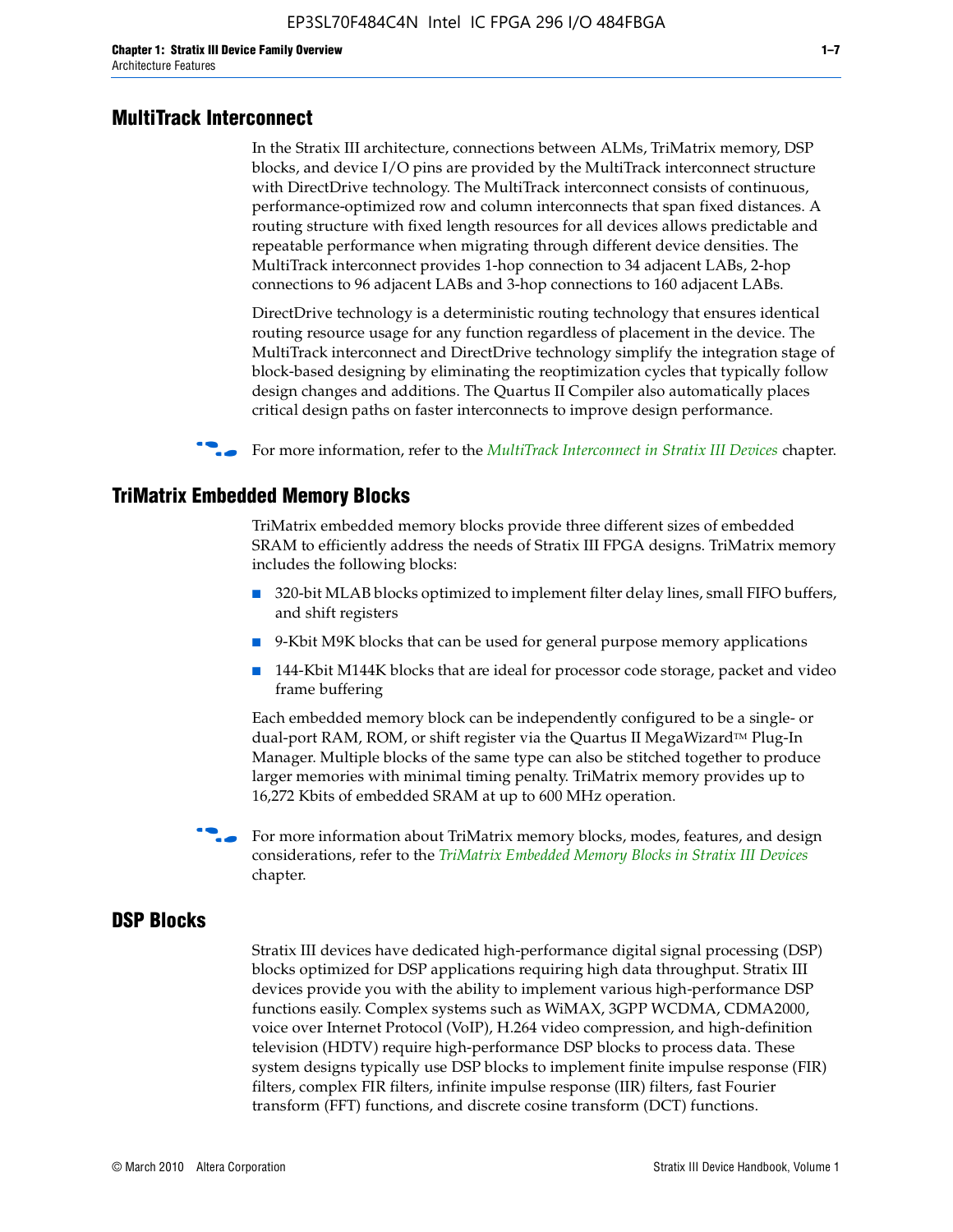Stratix III devices have up to 112 DSP blocks. The architectural highlights of the Stratix III DSP block are the following:

- High-performance, power optimized, fully pipelined multiplication operations
- Native support for 9-bit, 12-bit, 18-bit, and 36-bit word lengths
- Native support for 18-bit complex multiplications
- Efficient support for floating point arithmetic formats (24-bit for Single Precision and 53-bit for Double Precision)
- Signed and unsigned input support
- Built-in addition, subtraction, and accumulation units to efficiently combine multiplication results
- Cascading 18-bit input bus to form tap-delay lines
- Cascading 44-bit output bus to propagate output results from one block to the next block
- Rich and flexible arithmetic rounding and saturation units
- Efficient barrel shifter support
- Loopback capability to support adaptive filtering

DSP block multipliers can optionally feed an adder/subtractor or accumulator in the block depending on user configuration. This option saves ALM routing resources and increases performance, because all connections and blocks are inside the DSP block. Additionally, the DSP Block input registers can efficiently implement shift registers for FIR filter applications, and the Stratix III DSP blocks support rounding and saturation. The Quartus II software includes megafunctions that control the mode of operation of the DSP blocks based on user parameter settings.

f For more information, refer to the *[DSP Blocks in Stratix III Devices](http://www.altera.com/literature/hb/stx3/stx3_siii51005.pdf)* chapter.

#### **Clock Networks and PLLs**

Stratix III devices provide dedicated Global Clock Networks (GCLKs), Regional Clock Networks (RCLKs), and Periphery Clock Networks (PCLKs). These clocks are organized into a hierarchical clock structure that provides up to 104 unique clock domains (16 GCLK + 88 RCLK) within the Stratix III device and allows for up to 38 (16 GCLK + 22 RCLK) unique GCLK/RCLK clock sources per device quadrant.

Stratix III devices deliver abundant PLL resources with up to 12 PLLs per device and up to 10 outputs per PLL. Every output can be independently programmed, creating a unique, customizable clock frequency. Inherent jitter filtration and fine granularity control over multiply, divide ratios, and dynamic phase-shift reconfiguration provide the high-performance precision required in today's high-speed applications. Stratix III PLLs are feature rich, supporting advanced capabilities such as clock switchover, reconfigurable phase shift, PLL reconfiguration, and reconfigurable bandwidth. PLLs can be used for general-purpose clock management supporting multiplication, phase shifting, and programmable duty cycle. Stratix III PLLs also support external feedback mode, spread-spectrum input clock tracking, and post-scale counter cascading.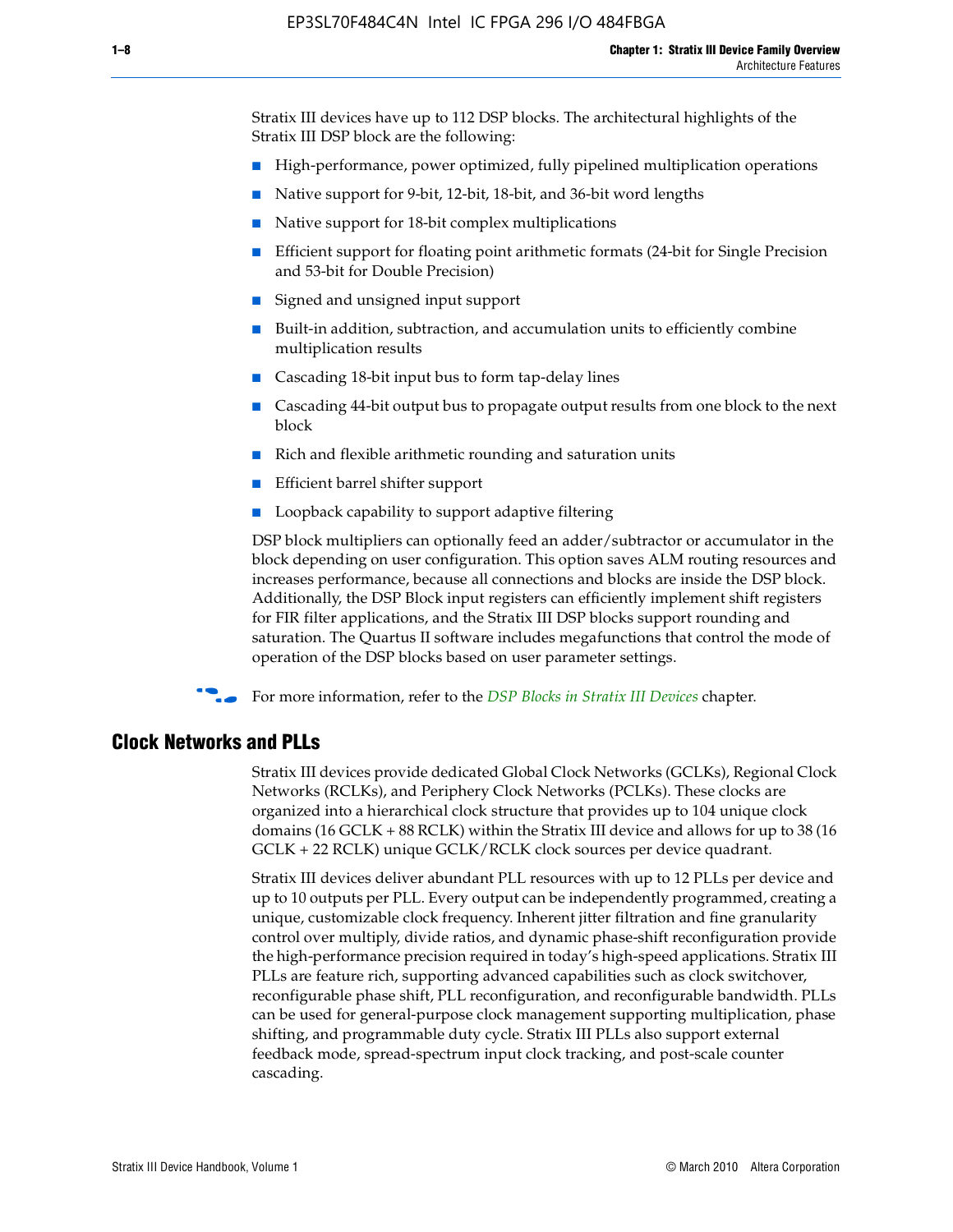f For more information, refer to the *[Clock Networks and PLLs in Stratix III Devices](http://www.altera.com/literature/hb/stx3/stx3_siii51006.pdf)* chapter.

## **I/O Banks and I/O Structure**

Stratix III devices contain up to 24 modular I/O banks, each of which contains 24, 32, 36, 40, or 48 I/Os. This modular bank structure improves pin efficiency and eases device migration. The I/O banks contain circuitry to support external memory interfaces at speeds up to 533 MHz and high-speed differential I/O interfaces meeting up to 1.6 Gbps performance. It also supports high-speed differential inputs and outputs running at speeds up to 800 MHz.

Stratix III devices support a wide range of industry I/O standards, including single-ended, voltage referenced single-ended, and differential I/O standards. The Stratix III I/O supports programmable bus hold, programmable pull-up resistor, programmable slew rate, programmable drive strength, programmable output delay control, and open-drain output. Stratix III devices also support on-chip series  $(R<sub>s</sub>)$  and on-chip parallel  $(R_T)$  termination with auto calibration for single-ended I/O standards and on-chip differential termination  $(R_D)$  for LVDS I/O standards on Left/Right I/O banks. Dynamic OCT is also supported on bi-directional I/O pins in all I/O banks.

**For more information, refer to the** *[Stratix III Device I/O Features](http://www.altera.com/literature/hb/stx3/stx3_siii51007.pdf)* **chapter.** 

## **External Memory Interfaces**

The Stratix III I/O structure has been completely redesigned to provide flexibility and enable high-performance support for existing and emerging external memory standards such as DDR, DDR2, DDR3, QDR II, QDR II+, and RLDRAM II at frequencies of up to 533 MHz.

Packed with features such as dynamic on-chip termination, trace mismatch compensation, read/write leveling, half-rate registers, and 4-to 36-bit programmable DQ group widths, Stratix III I/Os supply the built-in functionality required for rapid and robust implementation of external memory interfaces. Double data-rate support is found on all sides of the Stratix III device. Stratix III devices provide an efficient architecture to quickly and easily fit wide external memory interfaces exactly where you want them.

A self-calibrating soft IP core (ALTMEMPHY), optimized to take advantage of the Stratix III device I/O, along with the Quartus II timing analysis tool (TimeQuest), provide the total solution for the highest reliable frequency of operation across process voltage and temperature.

f For more information about external memory interfaces, refer to the *[External Memory](http://www.altera.com/literature/hb/stx3/stx3_siii51008.pdf)  [Interfaces in Stratix III Devices](http://www.altera.com/literature/hb/stx3/stx3_siii51008.pdf)* chapter.

## **High-Speed Differential I/O Interfaces with DPA**

Stratix III devices contain dedicated circuitry for supporting differential standards at speeds up to 1.6 Gbps. The high-speed differential I/O circuitry supports the following high-speed I/O interconnect standards and applications: Utopia IV, SPI-4.2, SFI-4, 10 Gigabit Ethernet XSBI, Rapid I/O, and NPSI. Stratix III devices support 2×, 4×, 6×, 7×, 8×, and 10× SERDES modes for high-speed differential I/O interfaces and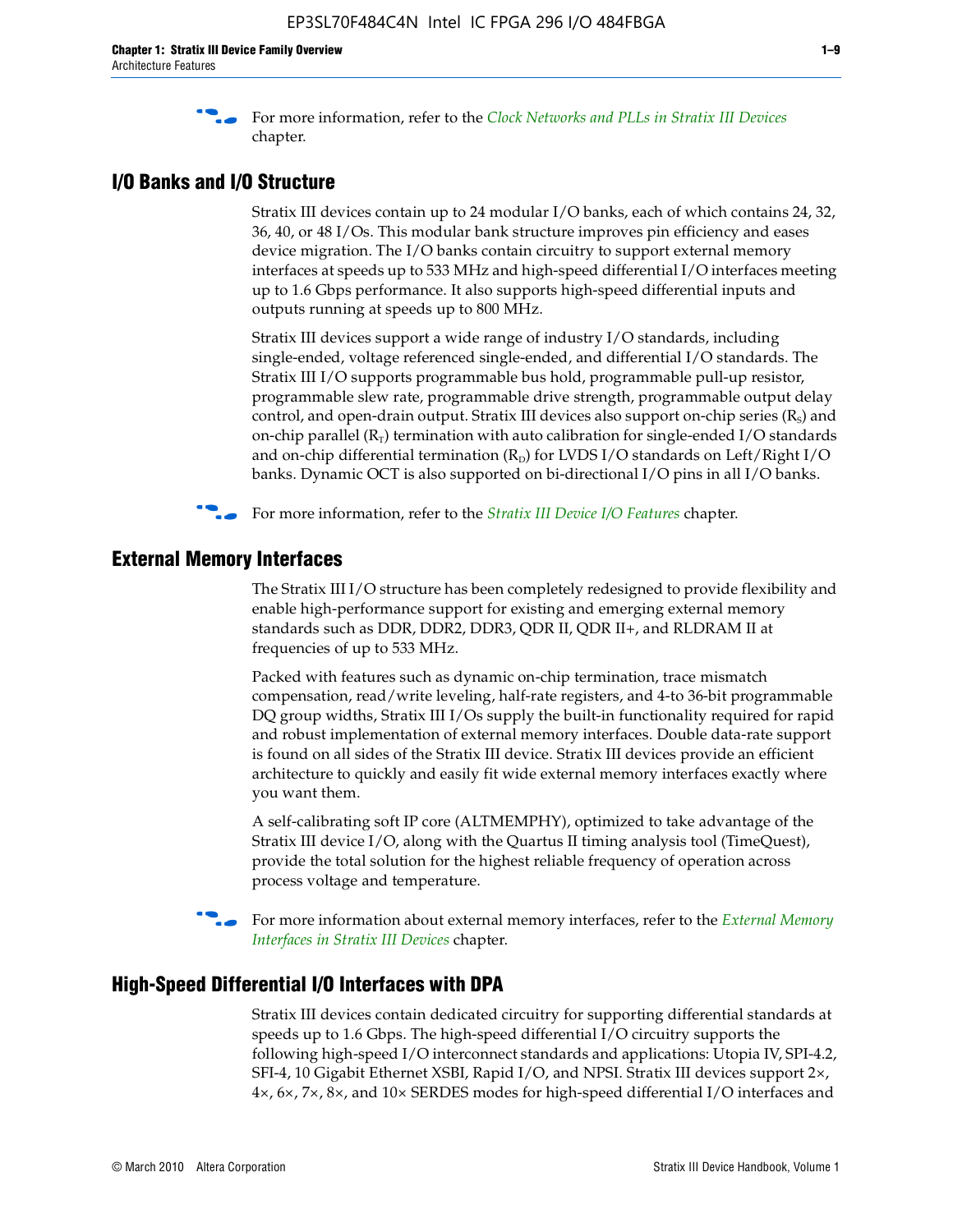4×, 6×, 7×, 8×, and 10× SERDES modes when using the dedicated DPA circuitry. DPA minimizes bit errors, simplifies PCB layout and timing management for high-speed data transfer, and eliminates channel-to-channel and channel-to-clock skew in high-speed data transmission systems. Soft CDR can also be implemented, enabling low-cost 1.6-Gbps clock embedded serial links.

Stratix III devices have the following dedicated circuitry for high-speed differential I/O support:

- Differential I/O buffer
- Transmitter serializer
- Receiver deserializer
- Data realignment
- Dynamic phase aligner (DPA)
- Soft CDR functionality
- Synchronizer (FIFO buffer)
- PLLs

**for more information, refer to the** *High Speed Differential I/O Interfaces with DPA in [Stratix III Devices](http://www.altera.com/literature/hb/stx3/stx3_siii51009.pdf)* chapter.

#### **Hot Socketing and Power-On Reset**

Stratix III devices are hot-socketing compliant. Hot socketing is also known as hot plug-in or hot swap, and power sequencing support without the use of any external devices. Robust on-chip hot-socketing and power-sequencing support ensures proper device operation independent of the power-up sequence. You can insert or remove a Stratix III board in a system during system operation without causing undesirable effects to the running system bus or the board that was inserted into the system.

The hot-socketing feature makes it easier to use Stratix III devices on PCBs that also contain a mixture of 3.3-V, 3.0-V, 2.5-V, 1.8-V, 1.5-V, and 1.2-V devices. With the Stratix III hot socketing feature, you do not need to ensure a specific power-up sequence for each device on the board.

f For more information, refer to the *[Hot Socketing and Power-On Reset in Stratix III](http://www.altera.com/literature/hb/stx3/stx3_siii51010.pdf)  [Device](http://www.altera.com/literature/hb/stx3/stx3_siii51010.pdf)s* chapter.

## **Configuration**

Stratix III devices are configured using one of the following four configuration schemes:

- Fast passive parallel (FPP)
- Fast active serial (AS)
- Passive serial (PS)
- Joint Test Action Group (JTAG)

All configuration schemes use either an external controller (for example, a  $MAX<sup>®</sup>$  II device or microprocessor), a configuration device, or a download cable.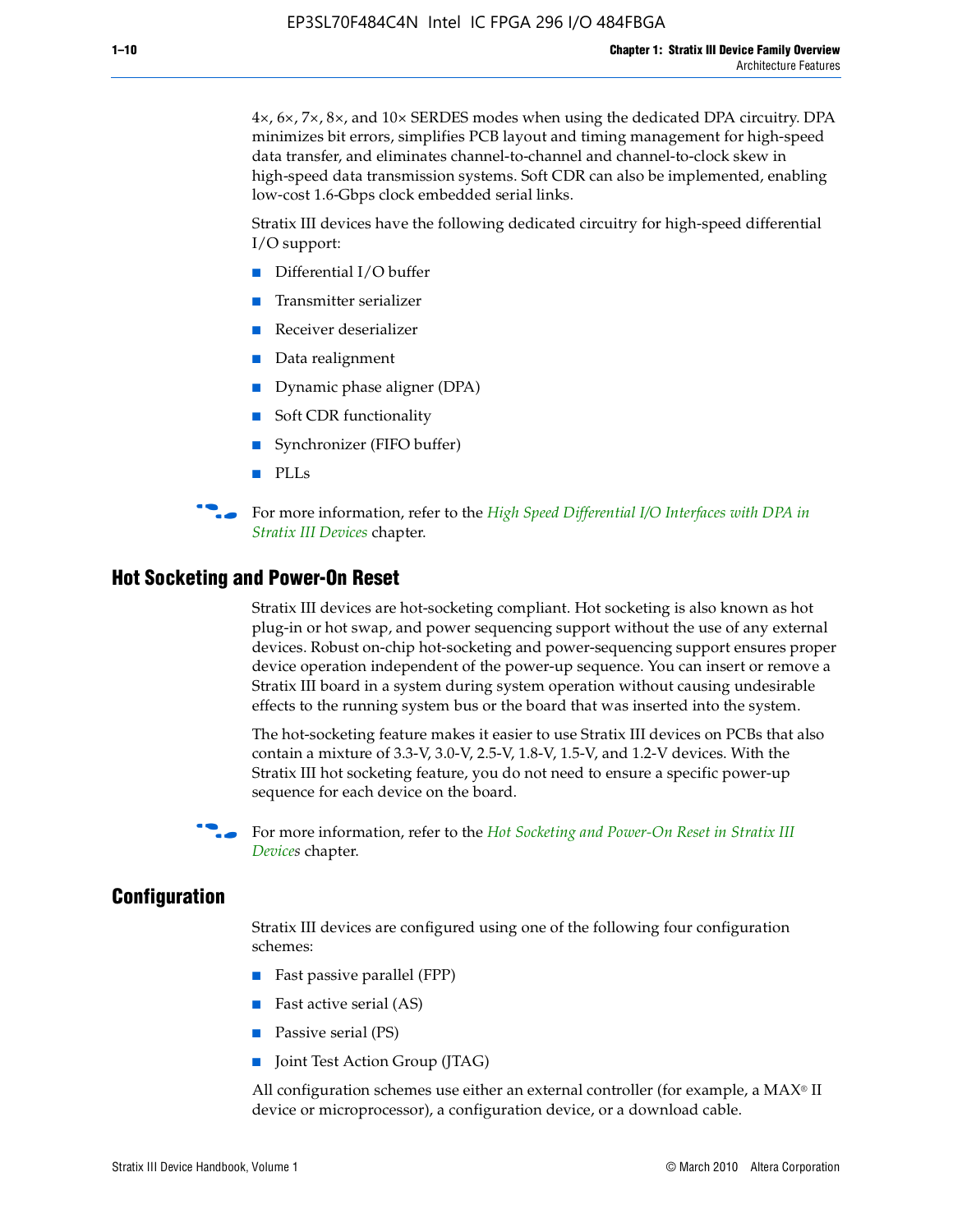Stratix III devices support configuration data decompression, which saves configuration memory space and time. This feature allows you to store compressed configuration data in configuration devices or other memory and transmit this compressed bitstream to Stratix III devices. During configuration, the Stratix III device decompresses the bitstream in real time and programs its SRAM cells.

Stratix III devices support decompression in the FPP when using a MAX II device/microprocessor plus flash, fast AS, and PS configuration schemes. The Stratix III decompression feature is not available in the FPP when using the enhanced configuration device and JTAG configuration schemes.

For more information, refer to the *[Configuring Stratix III Devices](http://www.altera.com/literature/hb/stx3/stx3_siii51011.pdf)* chapter.

## **Remote System Upgrades**

Stratix III devices feature remote system upgrade capability, allowing error-free deployment of system upgrades from a remote location securely and reliably. Soft logic (either the Nios embedded processor or user logic) implemented in a Stratix III device can download a new configuration image from a remote location, store it in configuration memory, and direct the dedicated remote system upgrade circuitry to initiate a reconfiguration cycle. The dedicated circuitry performs error detection during and after the configuration process, and can recover from an error condition by reverting back to a safe configuration image, and provides error status information. This dedicated remote system upgrade circuitry is unique to Stratix series FPGAs and helps to avoid system downtime.



**For more information, refer to the** *[Remote System Upgrades with Stratix III Devices](http://www.altera.com/literature/hb/stx3/stx3_siii51012.pdf)* chapter.

## **IEEE 1149.1 (JTAG) Boundary-Scan Testing**

Stratix III devices support the JTAG IEEE Std. 1149.1 specification. The Boundary-Scan Test (BST) architecture offers the capability to test pin connections without using physical test probes and capture functional data while a device is operating normally. Boundary-scan cells in the Stratix III device can force signals onto pins or capture data from pin or logic array signals. Forced test data is serially shifted into the boundary-scan cells. Captured data is serially shifted out and externally compared to expected results. In addition to BST, you can use the IEEE Std. 1149.1 controller for Stratix III device in-circuit reconfiguration (ICR).

For more information, refer to the *IEEE 1149.1 (JTAG) Boundary Scan Testing in [Stratix III Devices](http://www.altera.com/literature/hb/stx3/stx3_siii51013.pdf)* chapter.

## **Design Security**

Stratix III devices are high-density, high-performance FPGAs with support for 256-bit volatile and non-volatile security keys to protect designs against copying, reverse engineering, and tampering. Stratix III devices have the ability to decrypt a configuration bitstream using the Advanced Encryption Standard (AES) algorithm, an industry standard encryption algorithm that is FIPS-197 certified and requires a 256-bit security key.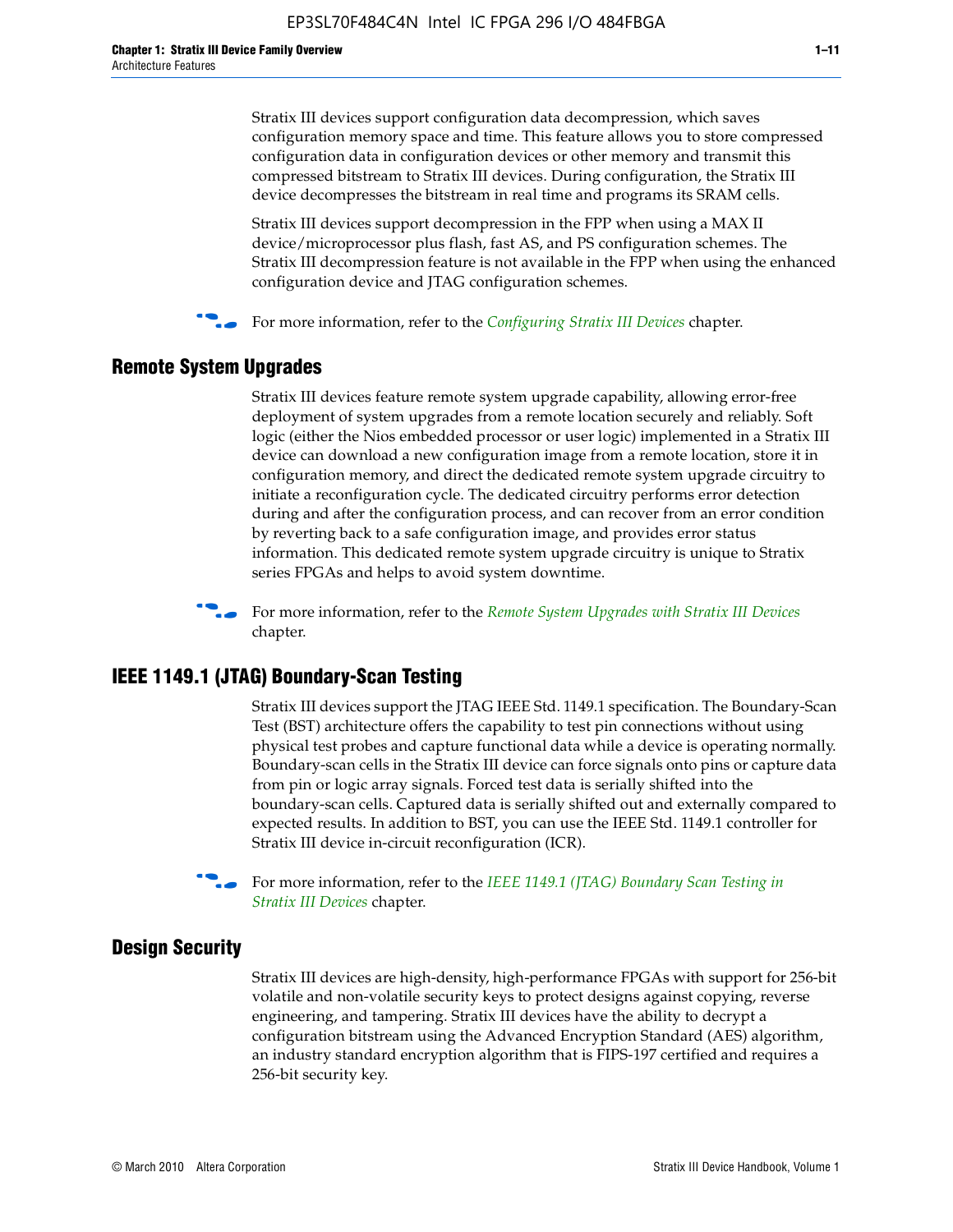The design security feature is available when configuring Stratix III FPGAs using the fast passive parallel (FPP) configuration mode with an external host (such as a MAX II device or microprocessor), or when using fast active serial (AS) or passive serial (PS) configuration schemes.

f For more information about the design security feature, refer to the *[Design Security in](http://www.altera.com/literature/hb/stx3/stx3_siii51014.pdf)  [Stratix III Devices](http://www.altera.com/literature/hb/stx3/stx3_siii51014.pdf)* chapter.

## **SEU Mitigation**

Stratix III devices have built-in error detection circuitry to detect data corruption due to soft errors in the configuration random-access memory (CRAM) cells. This feature allows all CRAM contents to be read and verified continuously during user mode operation to match a configuration-computed CRC value. The enhanced CRC circuit and frame-based configuration architecture allows detection and location of multiple, single, and adjacent bit errors which, in conjunction with a soft circuit supplied as a reference design, allows don't-care soft errors in the CRAM to be ignored during device operation. This provides a steep decrease in the effective soft error rate, increasing system reliability.

On-chip memory block SEU mitigation is also offered using the ninth bit and a configurable megafunction in the Quartus II software for MLAB and M9K blocks while the M144K memory blocks have built-in error correction code (ECC) circuitry.

For more information about the dedicated error detection circuitry, refer to the *SEU [Mitigation in Stratix III Devices](http://www.altera.com/literature/hb/stx3/stx3_siii51015.pdf)* chapter.

#### **Programmable Power**

Stratix III delivers Programmable Power, the only FPGA with user programmable power options balancing today's power and performance requirements. Stratix III devices utilize the most advanced power-saving techniques, including a variety of process, circuit, and architecture optimizations and innovations. In addition, user controllable power reduction techniques provide an optimal balance of performance and power reduction specific for each design configured into the Stratix III FPGA. The Quartus II software (starting from version 6.1) automatically optimizes designs to meet the performance goals while simultaneously leveraging the programmable power-saving options available in the Stratix III FPGA without the need for any changes to the design flow.

For more information about Programmable Power in Stratix III devices, refer to the following documents:

- *[Programmable Power and Temperature Sensing Diode in Stratix III Devices](http://www.altera.com/literature/hb/stx3/stx3_siii51016.pdf)* chapter
- *[AN 437: Power Optimization in Stratix III FPGAs](http://www.altera.com/literature/an/AN437.pdf)*
- *[Stratix III Programmable Power White Paper](http://www.altera.com/literature/wp/wp-01006.pdf)*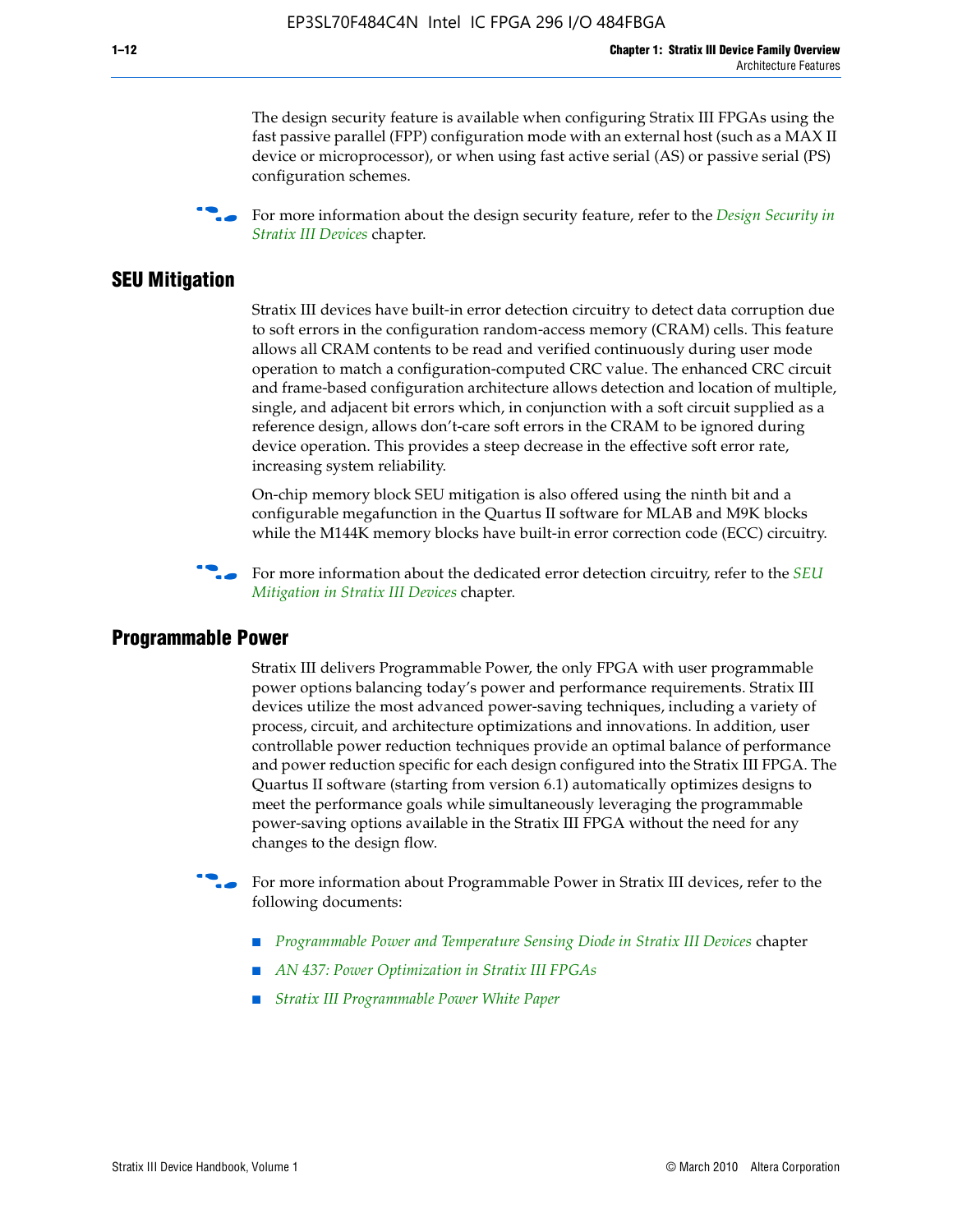## **Signal Integrity**

Stratix III devices simplify the challenge of signal integrity through a number of chip, package, and board level enhancements to enable efficient high-speed data transfer into and out of the device. These enhancements include:

- 8:1:1 user I/O/Gnd/V<sub>cc</sub> ratio to reduce the loop inductance in the package
- Dedicated power supply for each I/O bank, limit of I/Os is 24 to 48 I/Os per bank, to help limit simultaneous switching noise
- Programmable slew-rate support with up to four settings to match desired I/O standard, control noise, and overshoot
- Programmable output-current drive strength support with up to six settings to match desired I/O standard performance
- Programmable output-delay support to control rise/fall times and adjust duty cycle, compensate for skew, and reduce simultaneous switching outputs (SSO) noise
- Dynamic OCT with auto calibration support for series and parallel OCT and differential OCT support for LVDS I/O standard on the left/right banks
- For mor[e](http://www.altera.com/literature/hb/qts/quartusii_handbook.pdf) information about SI support in the Quartus II software, refer to the *[Quartus II Handbook](http://www.altera.com/literature/hb/qts/quartusii_handbook.pdf)*.

For more information about how to use the various configuration, PLL, external memory interfaces, I/O, high-speed differential I/O, power, and JTAG pins, refer to the *[Stratix III Device Family Pin Connection Guidelines](http://www.altera.com/literature/dp/stx3/PCG-01004.pdf)*.

# **Reference and Ordering Information**

The following section describes Stratix III device software support and ordering information.

## **Software Support**

Stratix III devices are supported by the Altera Quartus II design software, version 6.1 and later, which provides a comprehensive environment for system-on-a-programmable-chip (SOPC) design. The Quartus II software includes HDL and schematic design entry, compilation and logic synthesis, full simulation and advanced timing analysis, SignalTap® II logic analyzer, and device configuration.

**for more information about the [Quartus II](http://www.altera.com/literature/hb/qts/quartusii_handbook.pdf) software features, refer to the** *Quartus II* **<b>For all 2** *[Handbook](http://www.altera.com/literature/hb/qts/quartusii_handbook.pdf)*.

The Quartus II software supports a variety of operating systems. The specific operating system for the Quartus II software can be obtained from the Quartus II **Readme.txt** file or the *[Operating System Support](http://www.altera.com/support/software/os_support/oss-index.html)* section of the Altera website. It also supports seamless integration with industry-leading EDA tools through the NativeLink® interface.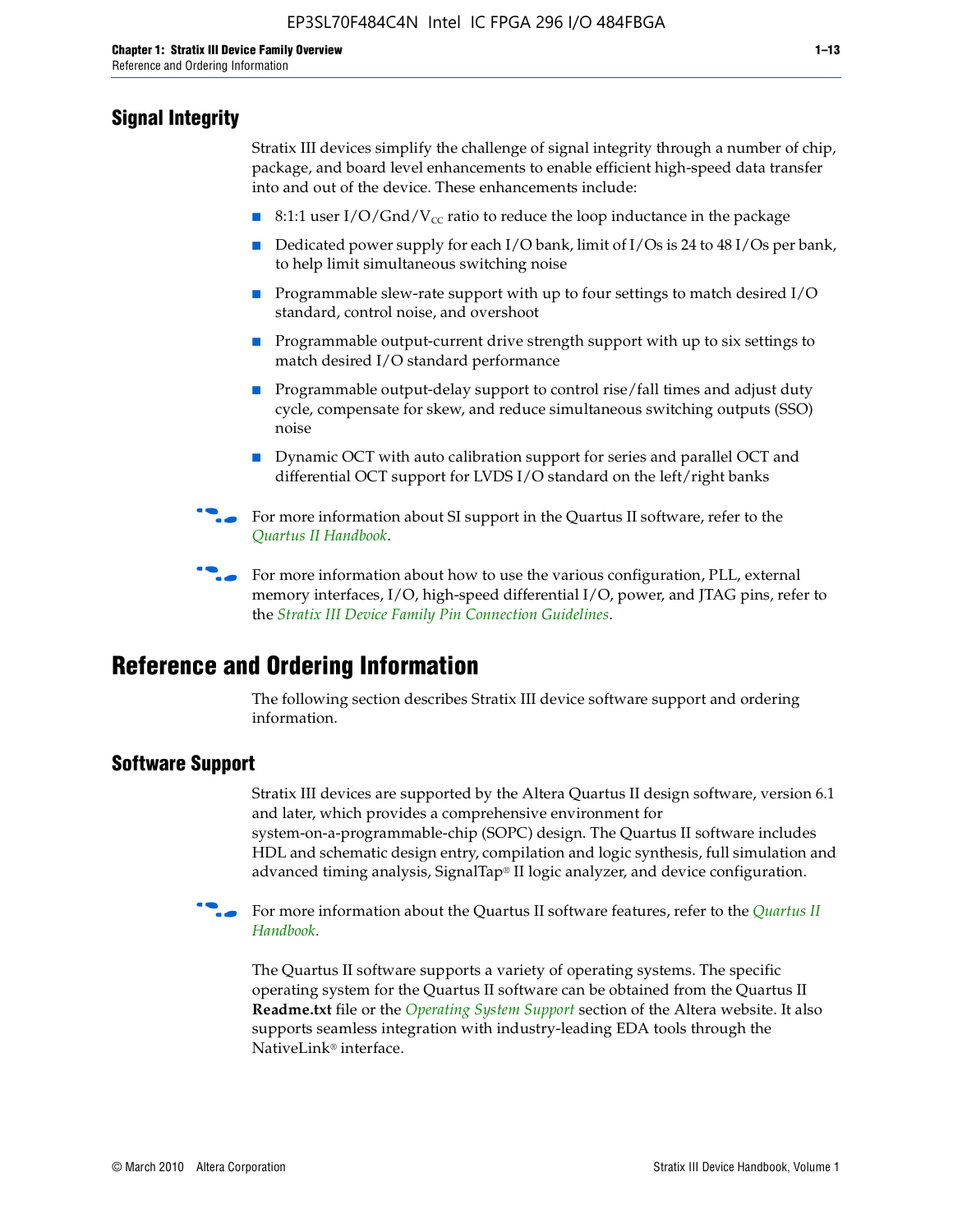## **Ordering Information**

Figure 1–1 shows the ordering codes for Stratix III devices.

For more information about a specific package, refer to the *Stratix III Device Package [Information](http://www.altera.com/literature/hb/stx3/stx3_siii51017.pdf)* chapter.





# **[C](http://www.altera.com/literature/hb/stx3/stx3_siii51012.pdf)hapter Revision History**

Table 1–6 lists the revision history for this chapter.

| <b>Table 1–6.</b> Chapter Revision History (Part 1 of 2) |  |  |  |  |  |
|----------------------------------------------------------|--|--|--|--|--|
|----------------------------------------------------------|--|--|--|--|--|

| <b>Date</b>       | <b>Version</b> | <b>Changes Made</b>                                          |
|-------------------|----------------|--------------------------------------------------------------|
|                   |                | Updated for the Quartus II software version 9.1 SP2 release: |
| <b>March 2010</b> | 1.8            | <b>u</b> Updated Table $1-2$ .                               |
|                   |                | ■ Updated "I/O Banks and I/O Structure" section.             |
| May 2009          | 1.7            | Updated "Software" and "Signal Integrity" sections.          |
|                   |                | Updated "Features" section.                                  |
| February 2009     | 1.6            | <b>u</b> Updated Table $1-1$ .                               |
|                   |                | Removed "Referenced Documents" section.                      |
|                   |                | ■ Updated "Features" section.                                |
| October 2008      | 1.5            | ■ Updated Table 1–1 and Table 1–5.                           |
|                   |                | <b>Updated New Document Format.</b>                          |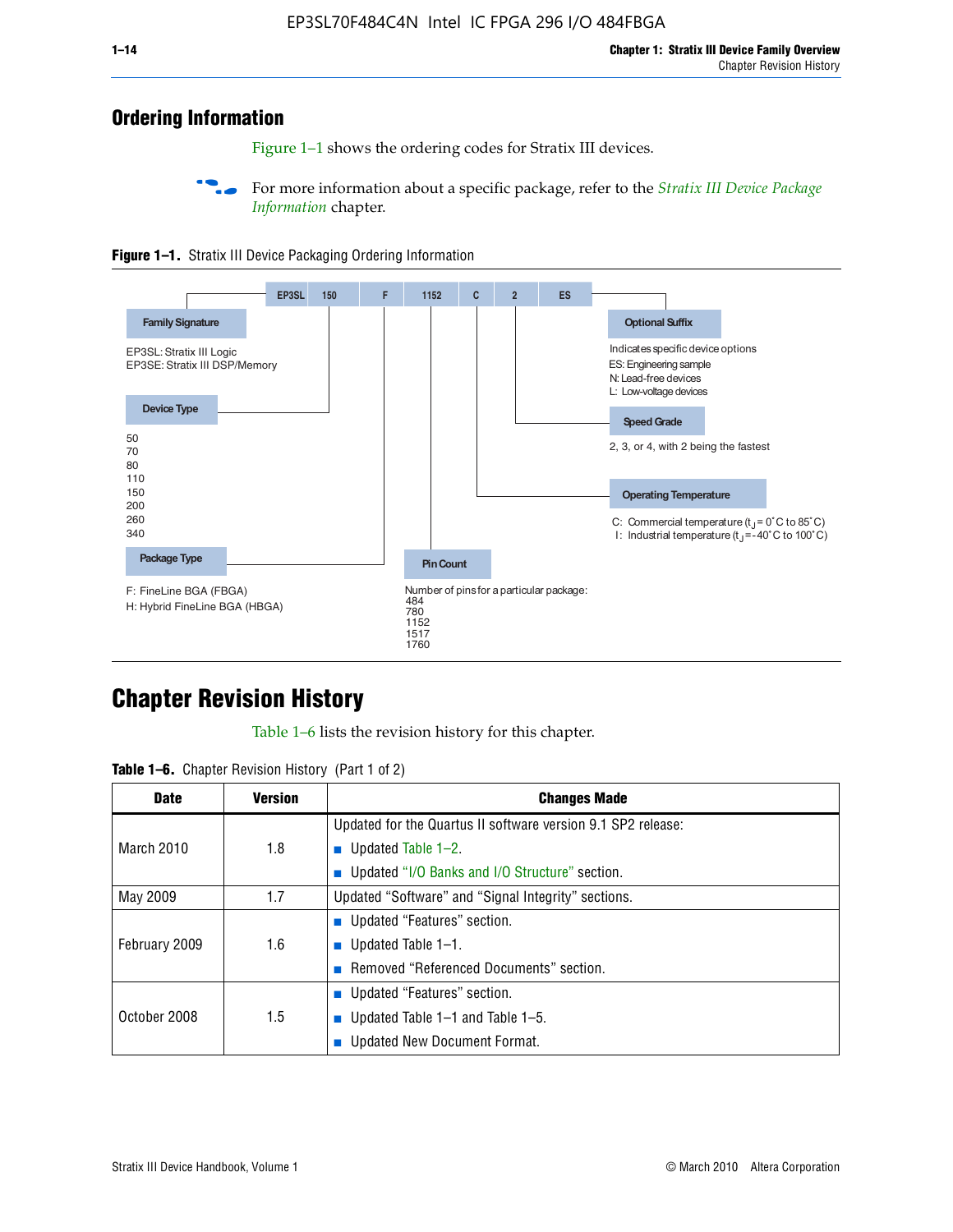#### Table 1–6. Chapter Revision History (Part 2 of 2)

| <b>Date</b>   | <b>Version</b> | <b>Changes Made</b>                                                                             |
|---------------|----------------|-------------------------------------------------------------------------------------------------|
|               |                | <b>Updated "Introduction".</b>                                                                  |
|               |                | ■ Updated Table $1-1$ .                                                                         |
|               |                | ■ Updated Table $1-2$ .                                                                         |
| May 2008      | 1.4            | Added Table 1-5.<br>$\blacksquare$                                                              |
|               |                | ■ Updated "Reference and Ordering Information".                                                 |
|               |                | ■ Updated package type information in Figure $1-1$ .                                            |
|               | 1.3            | ■ Updated Table $1-1$ .                                                                         |
| November 2007 |                | ■ Updated Table $1-2$ .                                                                         |
|               |                | ■ Minor typo fixes.                                                                             |
| October 2007  |                | Added Table 1-4.                                                                                |
|               | 1.2            | Added section "Referenced Documents".                                                           |
|               |                | Added live links for references.                                                                |
| May 2007      | 1.1            | Minor formatting changes, fixed PLL numbers and ALM, LE and MLAB bit counts in<br>Table $1-1$ . |
| November 2006 | 1.0            | Initial Release.                                                                                |